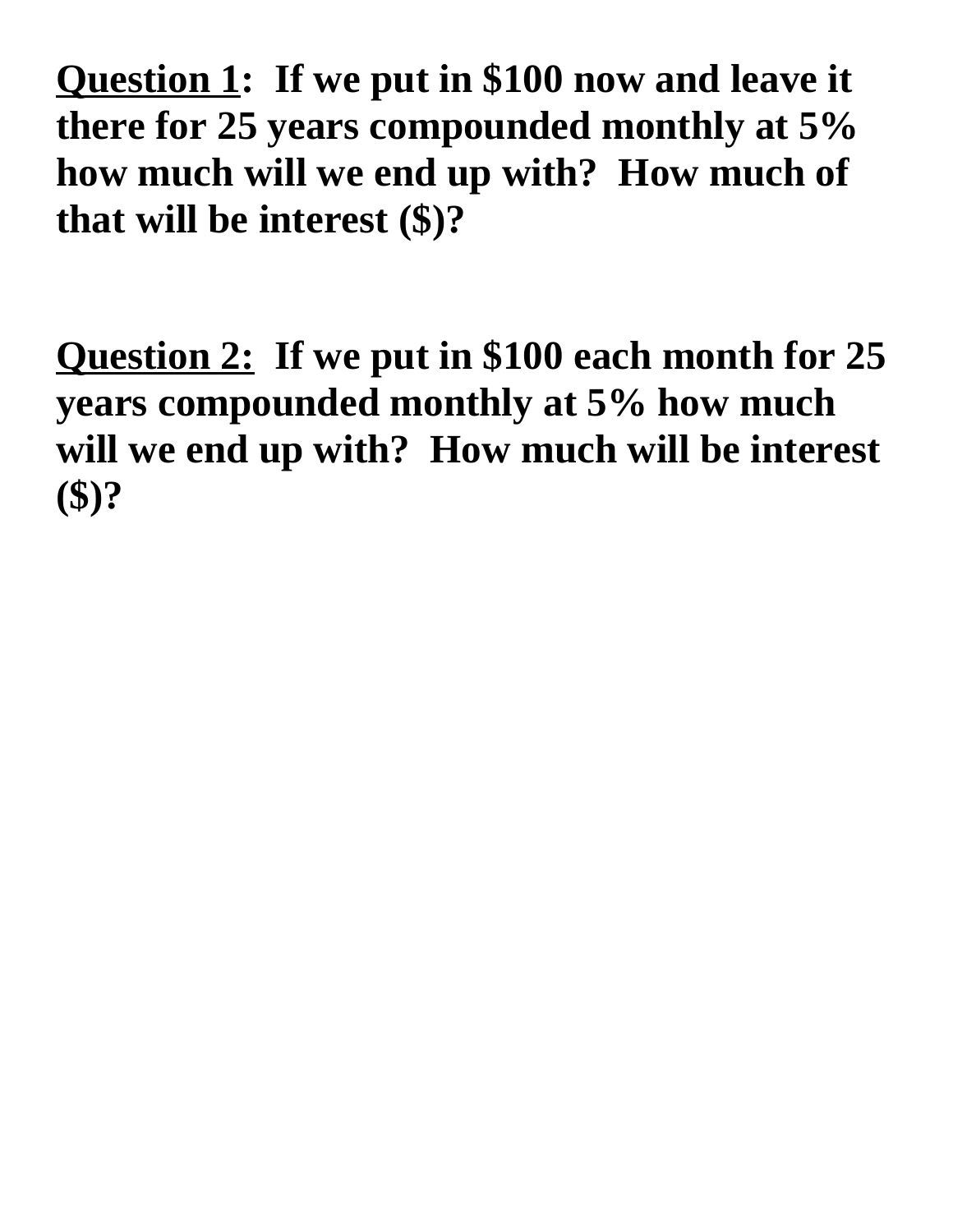## **Question 2:**

**Put in \$100/month \*12 months/year \* 25 years = \$30,000, so we will end up with \$30,000 + interest (\$) = ?**

**Not a lump sum because we put in money each month – start with what we know and try to use it to develop a new formula.**

**25 years from now:** <u>Our 1st payment of \$100</u> will have grown to  $100(1+\frac{.05}{12})^{299}$ <u>Our 2<sup>nd</sup> payment of \$100</u> will have grown to  $100(1+\frac{.05}{12})^{298}$ **…**

<u>Our 299<sup>th</sup> payment of \$100</u> will have grown to  $100(1+\frac{.05}{12})^1$ <u>**Our 300<sup>th</sup> payment of \$100</u> will have grown to**  $100(1+\frac{.05}{12})^{0} = 100$ **</u>** 

**Note: Banks set it up so that we deposit money at the end of each month, so the money gains interest 1 month less than we expect (for example, 299 = 25\*12-1=300-1).**

Equation 1: Total Savings Plus Interest =  
100(1+
$$
\frac{05}{12}
$$
)<sup>299</sup> + 100(1+ $\frac{05}{12}$ )<sup>298</sup> + 100(1+ $\frac{05}{12}$ )<sup>297</sup> +...+ 100(1+ $\frac{05}{12}$ )<sup>1</sup> +100

**Each term in Equation 1 is the future value of one payment we make using the lump sum formula. But, Equation 1 is too complicated to use for many months or years. We'll step back and shift our view of it. We'll transform it by a common piece and then combine the shifted equation with the original. The overlap will cancel so that we can obtain a general formula to use. This is not just a trick – it is a different way of looking at things.**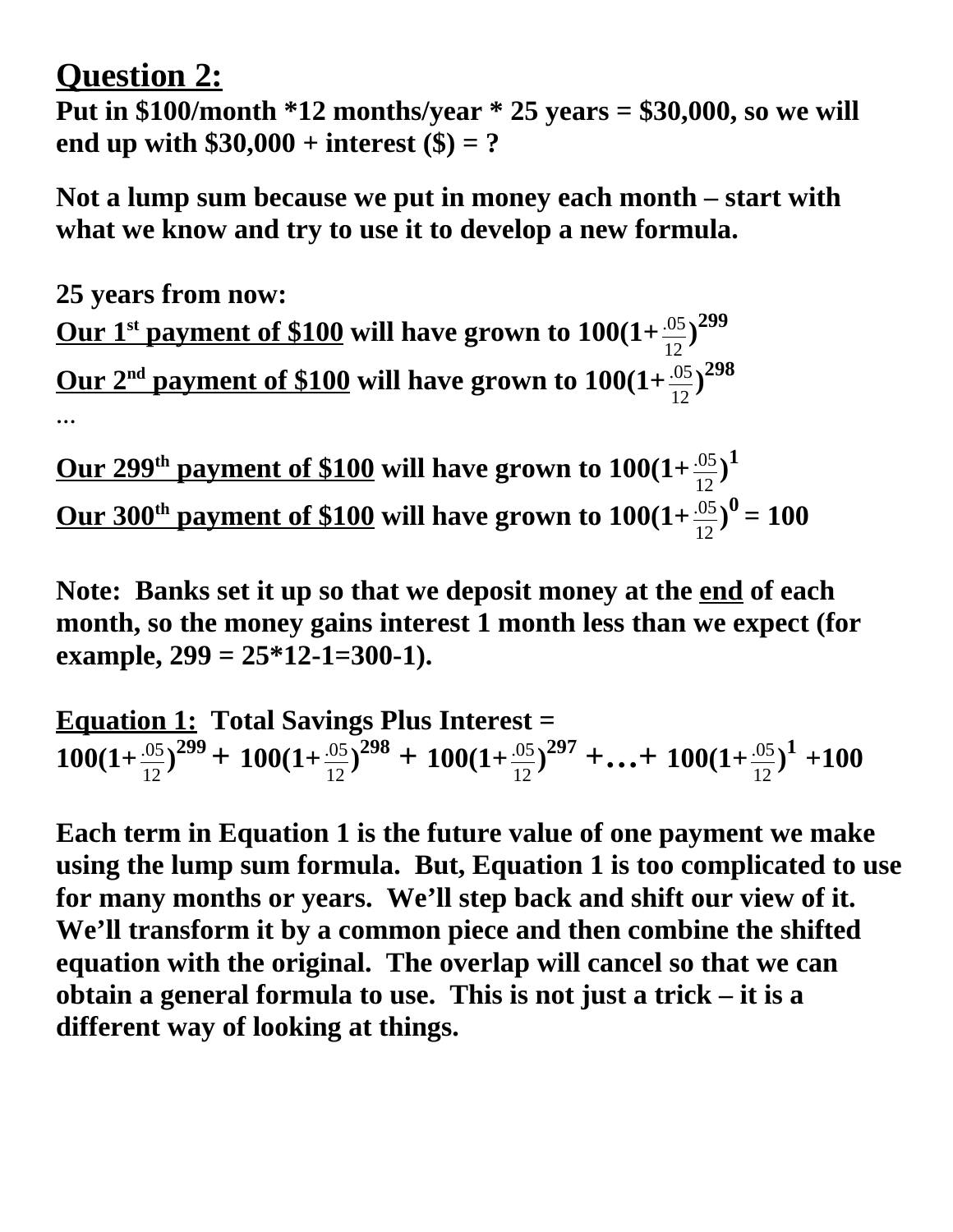**Equation 1: Total Savings Plus Interest =**  $100(1+\frac{.05}{12})^{299} + 100(1+\frac{.05}{12})^{298} + 100(1+\frac{.05}{12})^{297} + \ldots + 100(1+\frac{.05}{12})^1 + 100$ 

**Each term in Equation 1 is the future value of one payment we make using the lump sum formula. But, Equation 1 is too complicated to use for many months or years. We'll step back and shift our view of it. We'll transform it by a common piece and then combine the shifted equation with the original. The overlap will cancel so that we can obtain a general formula to use. This is not just a trick – it is a different way of looking at things.**

**Shifted Equation: Equation 1 \*** (1+ $\frac{.05}{12}$ ) = Total Savings Plus Interest\* (1+ $\frac{.05}{12}$ ) =  $\left[100(1+\frac{.05}{12})^{299}+100(1+\frac{.05}{12})^{298}+\ldots+100(1+\frac{.05}{12})^{1}+100\right]$  \*  $(1+\frac{.05}{12})=$ 

Now distribute the  $(1+\frac{.05}{12})$  term inside the square brackets

$$
=[100(1+\frac{.05}{12})^{299}(1+\frac{.05}{12})+...+100(1+\frac{.05}{12})^{1}(1+\frac{.05}{12})+100(1+\frac{.05}{12})]
$$

We combine the  $(1+\frac{.05}{12})$  terms using exponent rules blah<sup>n</sup> blah = blah<sup>n+1</sup>

$$
=[100(1+\frac{.05}{12})^{300}+100(1+\frac{.05}{12})^{299}+...+100(1+\frac{.05}{12})^2+100(1+\frac{.05}{12})]
$$

**=Total Savings Plus Interest\* (1+**.05 12 **)**